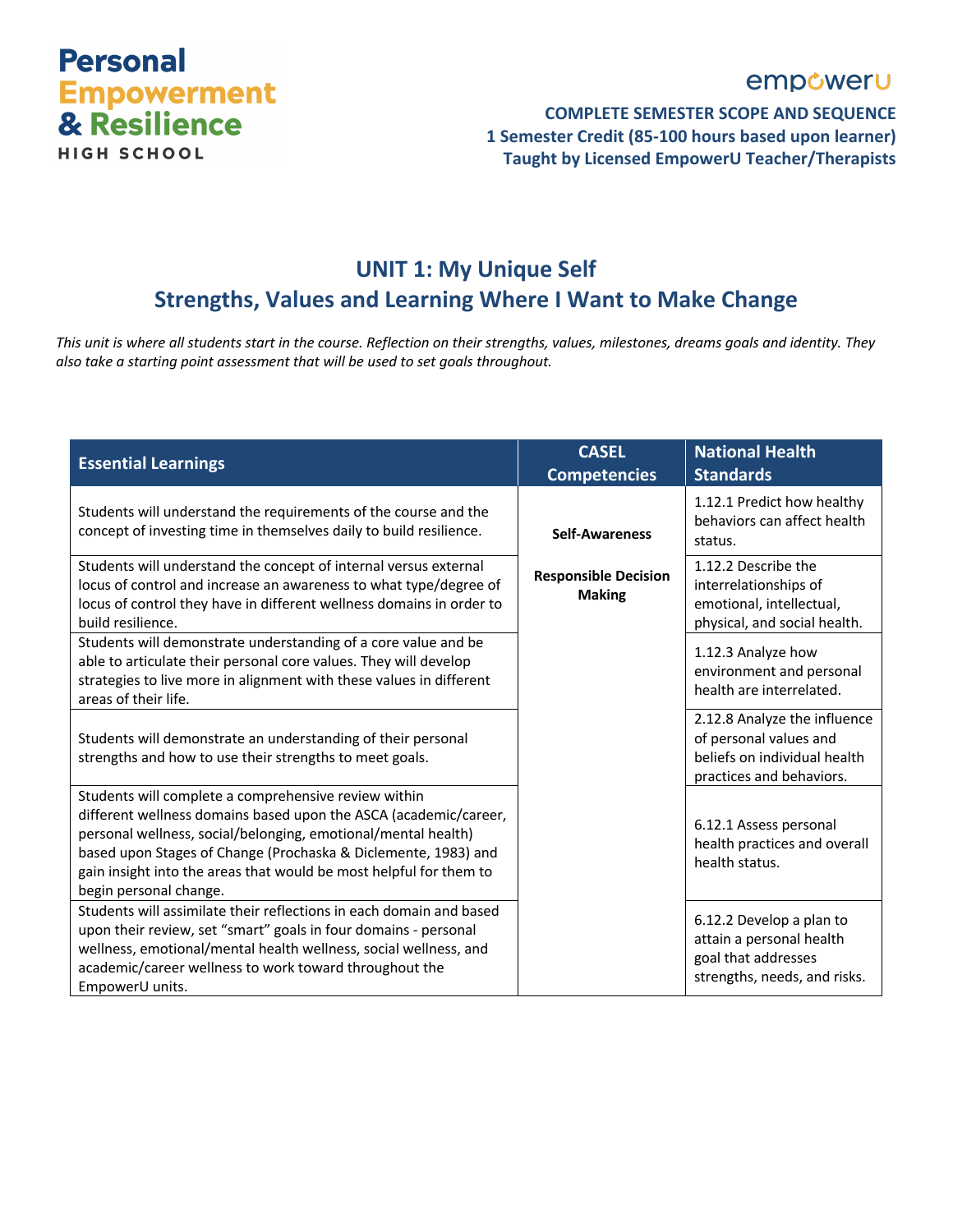# **Personal Empowerment**<br>& Resilience **HIGH SCHOOL**

# empoweru

#### **COMPLETE SEMESTER SCOPE AND SEQUENCE 1 Semester Credit (85-100 hours based upon learner) Taught by Licensed EmpowerU Teacher/Therapists**

### **UNIT 2: Learning How to Make Effective Personal Change**

*This unit is about learning HOW to make effective personal change. Often, we don't teach students what it takes to change - and this unit is where the personalized learning begins. By learning about their habits and tendencies, we will help them practice and customize strategies that will best help them change.*

| <b>Essential Learnings</b>                                                                                                                                                                                                                  | <b>CASEL</b><br><b>Competencies</b>          | <b>National Health</b><br><b>Standards</b>                                                             |
|---------------------------------------------------------------------------------------------------------------------------------------------------------------------------------------------------------------------------------------------|----------------------------------------------|--------------------------------------------------------------------------------------------------------|
| Students will understand the importance of habits, understanding<br>the importance of each small habit, as habits make up most of their                                                                                                     | <b>Self-Awareness</b>                        | 7.12.1 Analyze the role of                                                                             |
| day.<br>Students will identify their positive and negative habits, identifying                                                                                                                                                              | <b>Social-Awareness</b>                      | individual responsibility for<br>enhancing health.                                                     |
| negative habits getting in the way of their goals, adjusting their goal<br>accordingly.                                                                                                                                                     | Self-Management                              |                                                                                                        |
| Students will demonstrate understanding of the Stages of Change<br>and how to successfully walk through the stages to create                                                                                                                | <b>Responsible Decision</b><br><b>Making</b> |                                                                                                        |
| movement and get "unstuck" in each of the domains, applying to<br>their goal and adjusting their goal according to the Stage of Change<br>for that goal.                                                                                    |                                              | 7.12.2 Demonstrate a<br>variety of healthy practices                                                   |
| Students will complete proprietary assessments that give them<br>knowledge and insight into their personal style of how they best                                                                                                           |                                              | and behaviors that will<br>maintain or improve the                                                     |
| respond to expectations of themselves and expectations others<br>have of them. They will demonstrate understanding of the unique<br>strategies that work best for them to manage expectations so they                                       |                                              | health of self and others.                                                                             |
| can apply and move forward with their goal.                                                                                                                                                                                                 |                                              |                                                                                                        |
| Students will complete proprietary assessments that give them<br>knowledge and insight into how they can successfully eliminate or                                                                                                          |                                              |                                                                                                        |
| reduce problem behaviors that get in the way of effectively moving<br>toward their goals. They will select and practice strategies that work<br>best for them to eliminate or reduce these behaviors, as well as<br>applying to their goal. |                                              | 7.12.3 Demonstrate a<br>variety of behaviors to<br>avoid or reduce health risks<br>to self and others. |
| Students will demonstrate mastery of the unit as they reflect on<br>their unique strategies, learning how to set and meet goals specific<br>to them, applying to future goals.                                                              |                                              |                                                                                                        |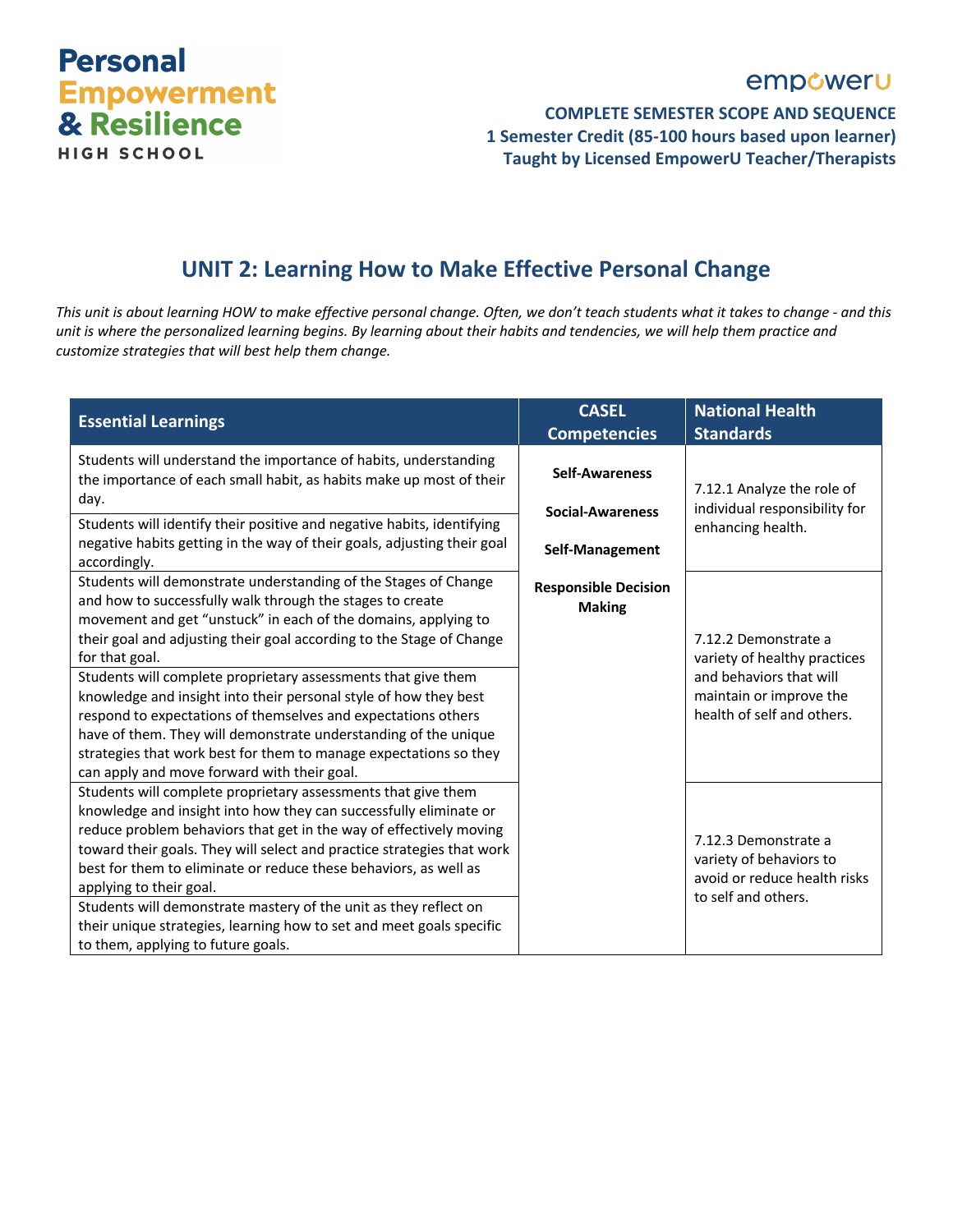# **Personal Empowerment** & Resilience **HIGH SCHOOL**

# empoweru

**COMPLETE SEMESTER SCOPE AND SEQUENCE 1 Semester Credit (85-100 hours based upon learner) Taught by Licensed EmpowerU Teacher/Therapists**

### **UNIT 3: The Power of Thoughts - Cultivating our Inner coach**

*This Unit is designed for students who struggle with negative or ruminating worried thoughts and anxiety. Students will learn that they are in control of their thoughts and emotions with personal strategies to eliminate or reduce perseverating negative thoughts and replace them with positive, realistic thinking in order to reach their goals. They will learn targeted and personal strategies to eliminate or reduce perseverating negative thoughts and replace them with positive and realistic thinking that will help them reach their goals.*

| <b>Essential Learnings</b>                                                                                                                                                                                                                                                                                                                                                | <b>CASEL</b><br><b>Competencies</b>                             | <b>National Health</b><br><b>Standards</b>                                                     |
|---------------------------------------------------------------------------------------------------------------------------------------------------------------------------------------------------------------------------------------------------------------------------------------------------------------------------------------------------------------------------|-----------------------------------------------------------------|------------------------------------------------------------------------------------------------|
| Students will demonstrate understanding of the power of a thought<br>and how it builds in the brain. They will understand how thoughts<br>can create emotions and chemical and physical change in their                                                                                                                                                                   | <b>Self-Awareness</b>                                           | 5.12.1 Examine barriers that                                                                   |
| brains in both helpful and hurtful ways.<br>Students will demonstrate understanding of how they can control<br>their thoughts and emotions and identify practical strategies to<br>create real, positive change within their brain structure,                                                                                                                             | Self-Management<br><b>Responsible Decision</b><br><b>Making</b> | can hinder healthy decision<br>making.                                                         |
| subsequently decreasing stress and anxiety.<br>Students will identify a specific area of worry or anxiety that gets in<br>their way of meeting goals and identify thinking traps that promote<br>this worry.                                                                                                                                                              | <b>Relationship Skills</b>                                      | 5.12.2 Determine the value                                                                     |
| Students will demonstrate understanding of the difference between<br>a thought, a feeling and a fact. They will demonstrate<br>understanding of the different ways that feelings develop from<br>thoughts and how they can process them effectively.                                                                                                                      |                                                                 | of applying a thoughtful<br>decision-making process in<br>health-related situations.           |
| Students will demonstrate knowledge on how to stop a hurtful<br>thought in low and high stress situations, recruiting different<br>strategies for each situation. - Students will demonstrate mastery of<br>a comprehensive CBT approach to change ingrained distorted<br>thoughts into more realistic and encouraging thoughts through<br>intentional personal practice. |                                                                 | 6.12.3 Implement strategies<br>and monitor progress in<br>achieving a personal health<br>goal. |
| Students will demonstrate mastery of developing their personal<br>inner coach to combat hurtful or worried thinking.                                                                                                                                                                                                                                                      |                                                                 |                                                                                                |
| Students will apply this power of thought learning to a specific goal<br>from the assessment in unit1, using their strengths, values and<br>unique-to-them strategies to make forward progress. They will<br>demonstrate application of learning through each lesson with<br>guided instructor feedback, support and encouragement.                                       |                                                                 |                                                                                                |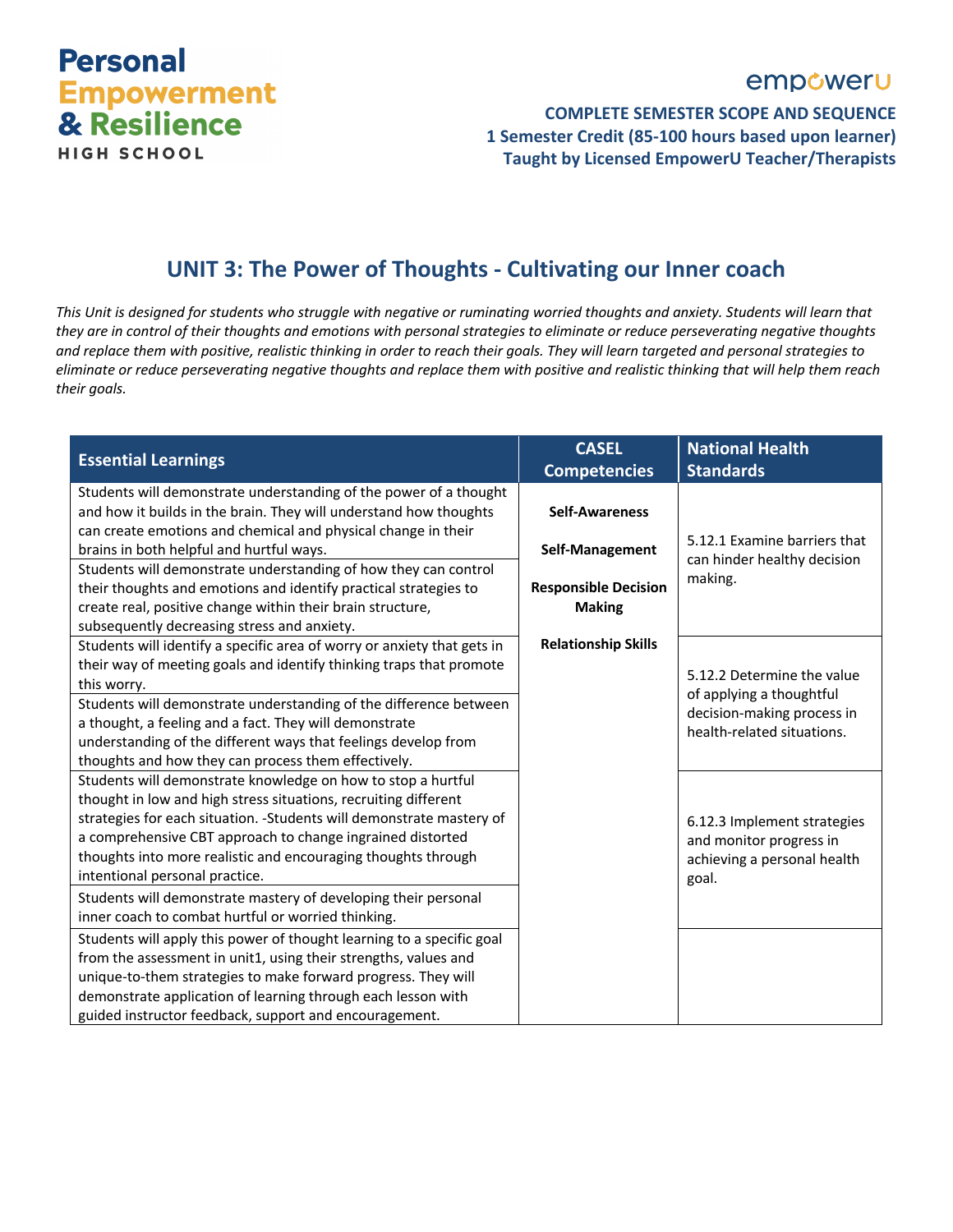

### empoweru

#### **COMPLETE SEMESTER SCOPE AND SEQUENCE 1 Semester Credit (85-100 hours based upon learner) Taught by Licensed EmpowerU Teacher/Therapists**

# **UNIT 4: Coping with Stress & Anxiety in a Healthy Way**

*This unit is designed to help students find ways of coping with stressful situations and negative emotions in a more balanced and less reactive way.*

| <b>Essential Learnings</b>                                                                                                                                                                                   | <b>CASEL</b><br><b>Competencies</b>          | <b>National Health</b><br><b>Standards</b>                                             |
|--------------------------------------------------------------------------------------------------------------------------------------------------------------------------------------------------------------|----------------------------------------------|----------------------------------------------------------------------------------------|
| Students will demonstrate basic knowledge and understanding<br>about what causes stress and the physiological and psychological<br>effects of stress.                                                        | <b>Self-Awareness</b>                        | 1.22. The student will<br>analyze the impact of                                        |
| Students will demonstrate a basic understanding about the negative<br>effects of chronic and acute stress both in general and in their own<br>life.                                                          | <b>Social-Awareness</b><br>Self-Management   | personal health behaviors on<br>the functioning of body<br>systems                     |
| Students will identify personal triggers for stress/anxiety in their<br>own life and categorize them into controllable stressors and<br>importance of outcome.                                               | <b>Responsible Decision</b><br><b>Making</b> | 4.1. The student will evaluate<br>different strategies to use<br>when making decisions |
| Students will understand the importance of recognizing their early<br>response to stress, understanding their unique early response to<br>stress building.                                                   | <b>Relationship Skills</b>                   | related to the health needs<br>and risks of young adult.                               |
| Students will identify and trial strategies, including mindfulness,<br>that they would benefit from using on a daily basis to manage<br>stress.                                                              |                                              |                                                                                        |
| Students will build upon their Inner Coach from Unit 3, increasing<br>their regular check-ins to their stress in order to manage it more<br>effectively and efficiently.                                     |                                              |                                                                                        |
| Students will set personal goals to work toward these positive<br>changes around stress, using strategies from units 1-3, as<br>instructors support, encourage and hold them responsible for these<br>goals. |                                              |                                                                                        |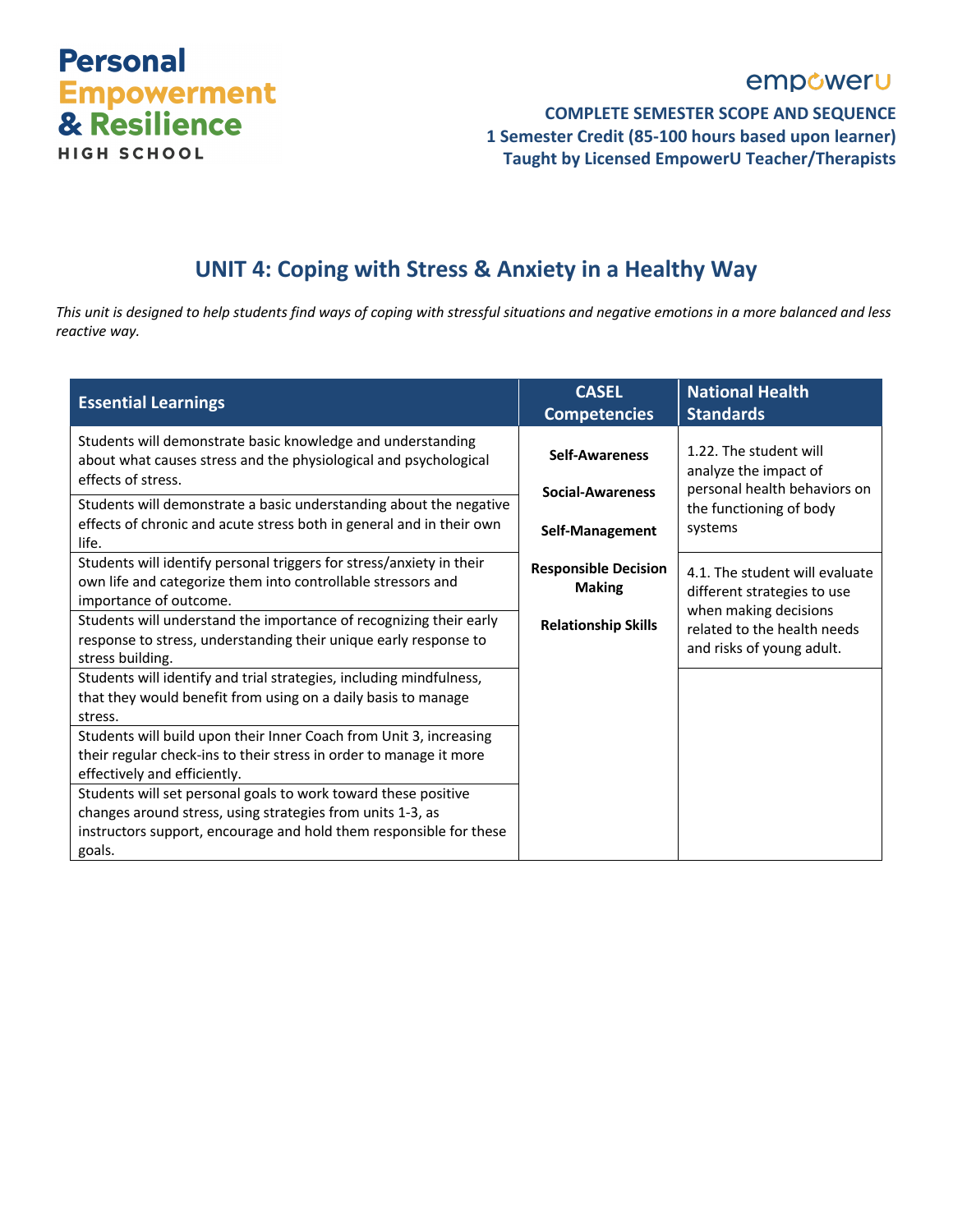# **Personal Empowerment**<br>& Resilience **HIGH SCHOOL**

# empoweru

**COMPLETE SEMESTER SCOPE AND SEQUENCE 1 Semester Credit (85-100 hours based upon learner) Taught by Licensed EmpowerU Teacher/Therapists**

# **UNIT 5: Creating Connections and Meaningful Friendships**

*This unit is designed for students who want more meaningful social connections or who are currently struggling with making and/or keeping friends. This unit helps them build confidence and strategies to feel more belonging and more satisfaction with friendships.*

| <b>Essential Learnings</b>                                                                                                                                                                                                                                                                                                                                                                                                                                                                                              | <b>CASEL</b>                                                                                                      | <b>National Health</b>                                                                                                                                                                                                                                                                                             |
|-------------------------------------------------------------------------------------------------------------------------------------------------------------------------------------------------------------------------------------------------------------------------------------------------------------------------------------------------------------------------------------------------------------------------------------------------------------------------------------------------------------------------|-------------------------------------------------------------------------------------------------------------------|--------------------------------------------------------------------------------------------------------------------------------------------------------------------------------------------------------------------------------------------------------------------------------------------------------------------|
|                                                                                                                                                                                                                                                                                                                                                                                                                                                                                                                         | <b>Competencies</b>                                                                                               | <b>Standards</b>                                                                                                                                                                                                                                                                                                   |
| Students will understand how confidence in who they are as a<br>person and a friend is the first step in building relationships and<br>analyze their current level of confidence.                                                                                                                                                                                                                                                                                                                                       | <b>Self-Awareness</b>                                                                                             | 4.12.1 Use skills for<br>communicating effectively with<br>family, peers, and others to                                                                                                                                                                                                                            |
| Students will be able to discern between relationships with true<br>belonging versus relationships where they are just fitting in and will<br>demonstrate understanding of areas of their life they want to foster<br>more belonging.<br>Students will understand the difference between changing their<br>values to fit in and changing small behaviors to connect with people<br>at all levels, especially at the beginning of relationships.<br>Students will be able to name the different levels of friendship and | <b>Social-Awareness</b><br>Self-Management<br>Responsible<br><b>Decision Making</b><br><b>Relationship Skills</b> | enhance health<br>4.12.2 Demonstrate refusal,<br>negotiation, and collaboration<br>skills to enhance health and<br>avoid or reduce health risks.<br>4.12.3 Demonstrate strategies<br>to prevent, manage, or resolve<br>interpersonal conflicts without<br>harming self or others.<br>4.12.4 Demonstrate how to ask |
| supports and demonstrate understanding of creating connections<br>with people at all levels (Acquaintance, Circumstantial, Close, Best),<br>using this framework to guide steps forward in relationship but also<br>to provide language to their Inner Coach.                                                                                                                                                                                                                                                           |                                                                                                                   | for and offer assistance to<br>enhance the health of self and<br>others.                                                                                                                                                                                                                                           |
| Students will demonstrate their understanding of levels of<br>friendships by applying the knowledge to their own social network,<br>building on their level of confidence and belonging.                                                                                                                                                                                                                                                                                                                                |                                                                                                                   | 8.12.1 Utilize accurate peer<br>and societal norms to<br>formulate a health-enhancing<br>message.                                                                                                                                                                                                                  |
| Students will demonstrate understanding of personal criteria to<br>increase intentional reflections for what they value in a relationship<br>as people move through the levels, again using this to increase their<br>Inner Coach to accept people at different levels.                                                                                                                                                                                                                                                 |                                                                                                                   | 8.12.2 Demonstrate how to<br>influence and support others to<br>make positive health choices.                                                                                                                                                                                                                      |
| They will demonstrate understanding by applying this schema of<br>criteria and personal knowledge to their own friendships in an<br>effort to create satisfaction and confidence socially.                                                                                                                                                                                                                                                                                                                              |                                                                                                                   |                                                                                                                                                                                                                                                                                                                    |
| Students will identify appropriate behaviors to build connection in<br>friendships, including safe disclosure and reasonable expectations<br>of self and others to build friendships.                                                                                                                                                                                                                                                                                                                                   |                                                                                                                   |                                                                                                                                                                                                                                                                                                                    |
| Students will demonstrate understanding of friendship changes and<br>incorporate strategies to deal with friendship changes throughout<br>their life.                                                                                                                                                                                                                                                                                                                                                                   |                                                                                                                   |                                                                                                                                                                                                                                                                                                                    |